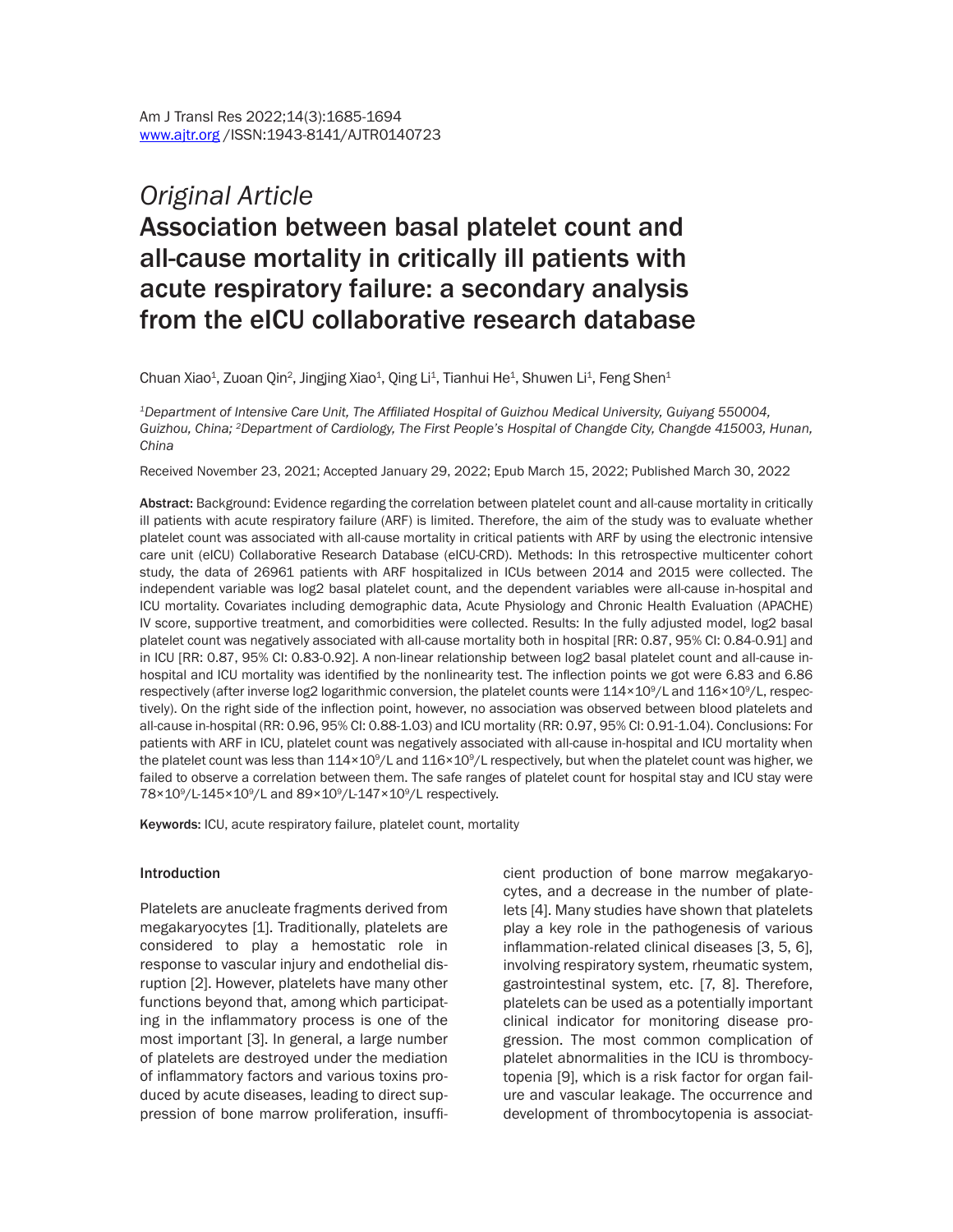ed with increased mortality in critically ill patients [10-12].

Acute respiratory failure (ARF) is one of the common life-threatening complications in ICU patients, often accompanied by changes in platelet count [13]. The mechanism may be that part of platelets is originally derived from the lung tissue  $[13-15]$ , indicated by  $(1)$  megakaryocytes are also found in the lung tissue [16], (2) platelet counts are higher in the left side of the heart than in the right side of the heart, suggesting platelet production in the pulmonary tissue [17], and (3) in many severe cases such as ARF, thrombocytosis often occurs first, followed by thrombocytopenia [18]. In recent years, the role of platelets in acute respiratory distress syndrome (ARDS) has been increasingly recognized, and its mechanism may be related to the involvement of inflammatory response and disseminated intravascular coagulation. Whereas, there are few studies on the role of platelets in ARF [19, 20]. Besides, the relationship between platelet count and prognosis of ARF patients has always been controversial, and due to methodological limitations, it is difficult to draw a real relationship.

The intensive care unit (ICU) mainly uses hightech equipment and treatment means to provide continuous care and close monitoring for patients with life-threatening or serious diseases, so as to restore the physical function of patients to normal. Patients in the ICU are usually monitored for any changes in physiological status that may be related to disease deterioration. The bedside monitoring system for ICU patients generates a large amount of data, but only part of these data can be used as clinical documentation [21]. At the same time, massive amounts of data not only bring some challenges to collection, but also provide great opportunities for data archiving. The main difficulties of archiving include combining various information systems and managing different data types by organizing a popular network [22]. The electronic ICU (eICU) Collaborative Research Database (eICU-CRD) is a solution to archive these information, providing a wealth of valuable clinical information for ICU patients participating in the Philips eICU program [23]. In addition, there are other databases, such as the Medical Information Mart for Intensive Care (MIMIC), which stores clinical data of more

than 50000 adult inpatients, including those in ICUs. The reason why we chose eICU-CRD is that it overcomes some of the limitations of other datasets such as MIMIC by including a larger number of ICU encounters from numerous hospitals, covering more of a contemporary time span (2014-2015) while MIMIC is relatively old, dating back as far as 2001 [24].

Therefore, we used eICU-CRD, a large sample library, to explore the relationship between platelet count and all-cause in-hospital and ICU mortality in patients with ARF. The innovation of this study is to investigate the relationships between platelet count and prognosis of ARF patients, confirming that platelet count has certain clinical significance as a prognostic indicator of patients with ARF.

#### Participants and methods

#### *Data source*

The data of our analysis came from the eICU-CRD. The dataset included 200,859 ICU admissions from 208 hospitals across the United States between 2014 and 2015. The eICU-CRD is a unique, publicly available multicenter database of ICU encounters with the potential to support advances in critical care data science and observational critical care research in general. The eICU-CRD data are of high quality, with most variables nearing complete and few omissions in the routinely collected fields [24]. These data are archived by Philips and converted into a research database by the eICU Research Institute [25]. The ethics activities of eICU have been approved. For details, please refer to the official website (https://eicu-crd.mit.edu). After completing a web-based training course and Protecting Human Research Participants examination (No. 36208651), we obtained permission to extract data from the eICU-CRD.

# *Study design*

This is a secondary analysis based on a multicenter cohort dataset, in which the continuous variables, log2 basal blood platelet count, was served as an independent variable. The classified variables, hospital and ICU all-cause mortality, were served as dependent variable (0 survival, 1 non-survival). The study was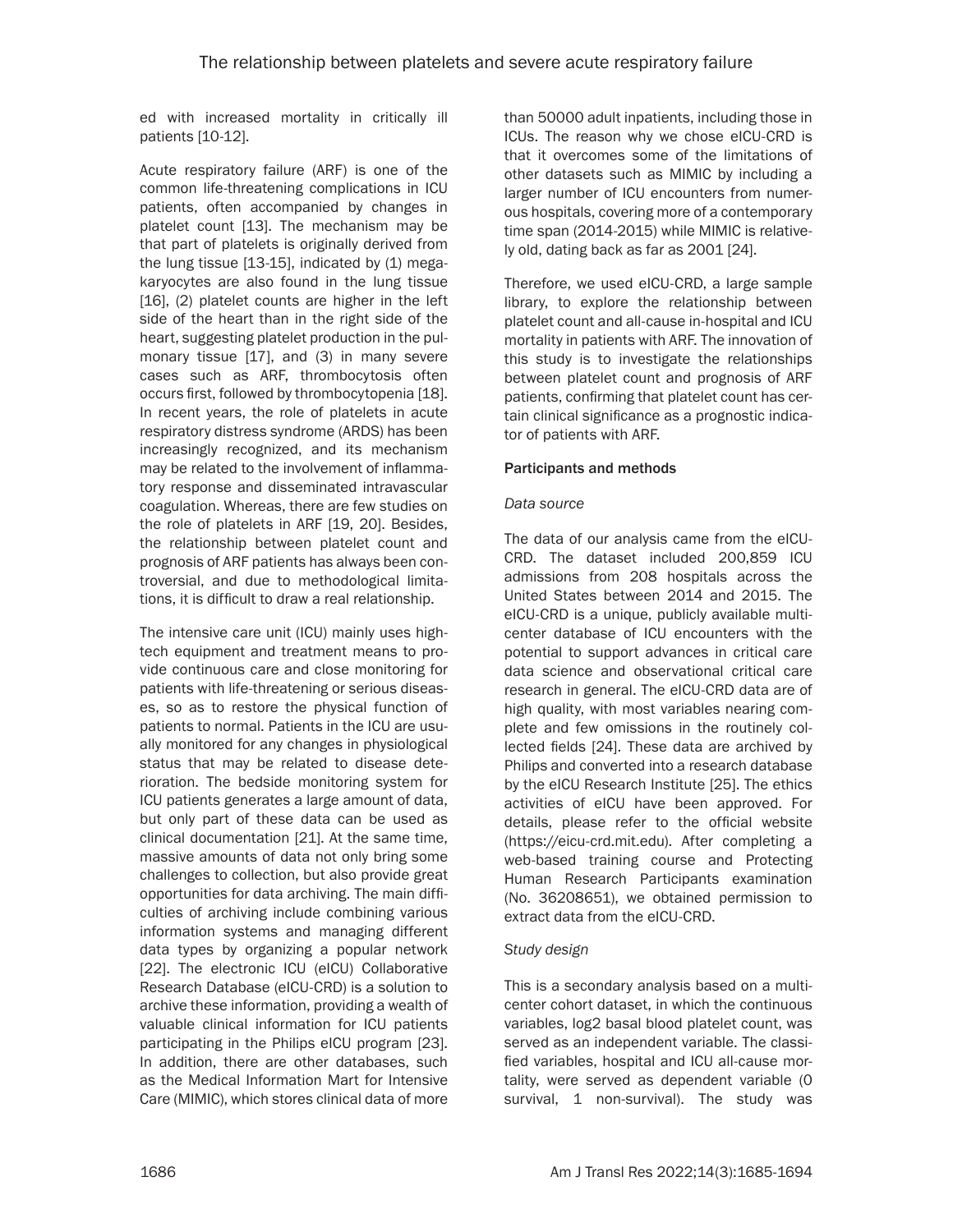

approved by the Institutional Review Board of our hospital.

#### *Study population*

The data of ARF were collected from 208 hospitals across the United States. To ensure the privacy of participants, database generators encode the patients' identity information into nontraceable codes. A total of 200,859 ICU patients were initially included, of whom 26961 were eventually screened for analysis (Figure 1). The collection of participants started in 2014 and ended in 2015. Patients were excluded for the following reasons: (1) Missing hospital mortality data, (2) Missing basal platelet count information.

#### *Clinical variables and outcomes*

In the present study, the independent variable was basal platelet count, and the target variables (dependent variables) were all-cause hospital and ICU mortality rates. The following variables were used as covariates: continuous variables included age (years), albumin (g/L),

body mass index (BMI, kg/ m2), and the Acute Physiology and Chronic Health Evaluation (APACHE) IV score; Categorical variables included sex (male, female), race/ethnicity (African-American, Asian, Caucasian, Hispanic, U.S. native military, civilian, and Unknown), congestive heart failure, chronic obstructive pulmonary disease (COPD), diabetes, coagulation disease, mechanical ventilation, oxygen therapy, and antiplatelet drugs. In general, the covariates included demographic data, comorbidities, severity of illness, and life support interventions.

#### *Statistical analysis*

Given that the platelet count is a skewed distribution, we performed log2 transformation to make it close to a normal distribution*.* Continuous variables are expressed as

mean ± standard deviation (SD) (Gaussian distribution) or median (range) (Skewed distribution), and categorical variables as number of cases and percentages (%). Chi-square test (categorical variables) or One-way ANOVA (continuous variables) was used to calculate the differences among different platelet count groups (quartile of log2 platelet count). The correlation of platelet count with in-hospital and ICU mortality in selected participants was investigated. The statistical analysis consisted of three major steps.

Step 1: Univariate and multivariate binary logistic regression models were employed. We constructed three distinct models: a non-adjusted model (with unadjusted covariates), a minimally-adjusted model (with adjusted social demography variables only), and a fully adjusted model (with adjusted covariates as shown in Table 1). Step 2: Considering that logistic regression cannot handle the nonlinear relationship, and the possibility of a nonlinear relationship between log2 platelet count and mortality cannot be ruled out, smooth curve fitting (penalized spline method) was used to address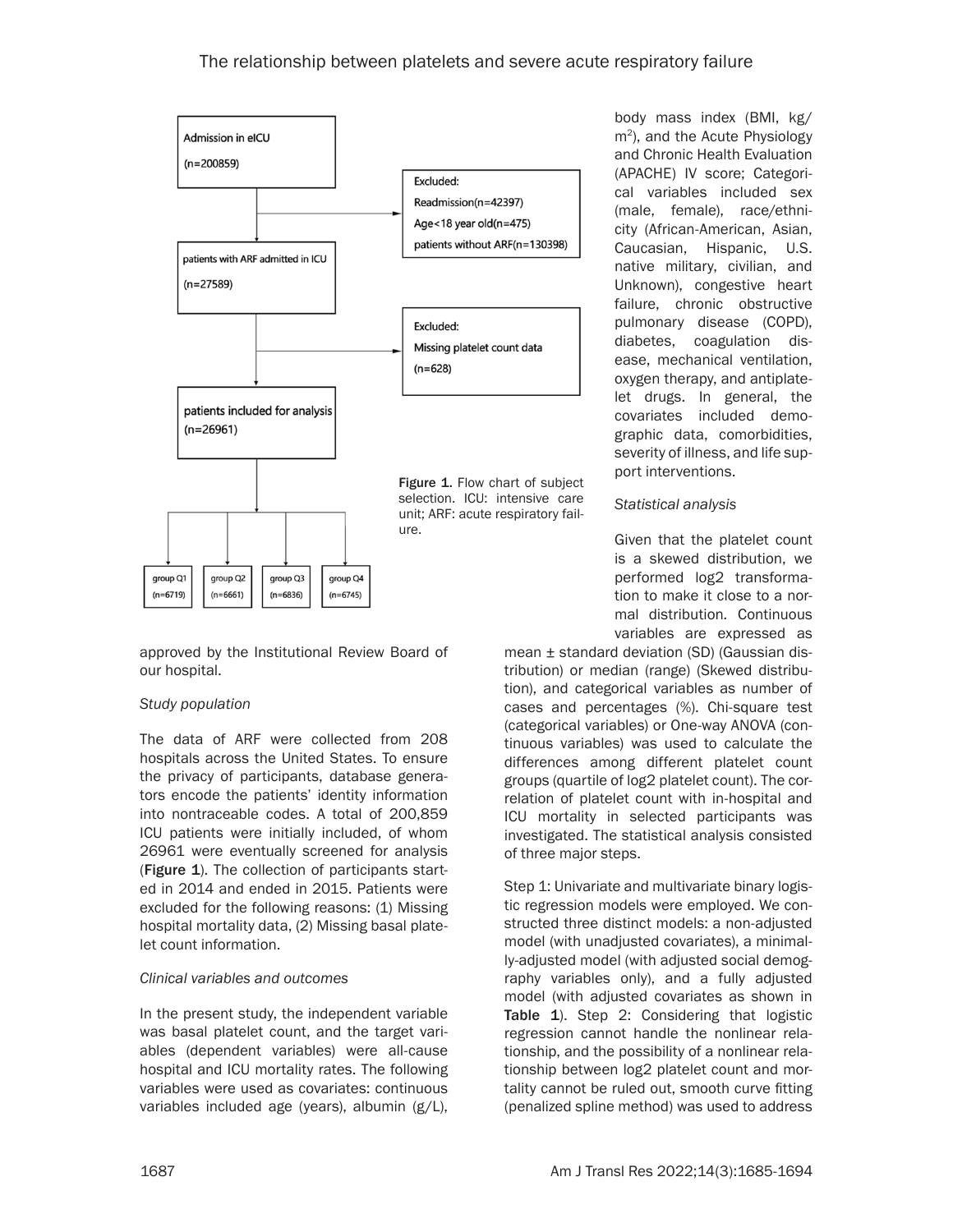| log2 platelet count               | Quarter 1        | Quarter 2                   | Quarter 3       | Quarter 4       | P-value |
|-----------------------------------|------------------|-----------------------------|-----------------|-----------------|---------|
| N                                 | 6719             | 6661                        | 6836            | 6745            |         |
| Age, mean ± SD, year              | 65.20±15.16      | 64.97±15.87                 | 63.66±16.59     | 62.93±16.75     | < 0.001 |
| BMI ( $kg/m2$ )                   | $27.31 \pm 8.74$ | 27.92±8.67                  | 27.62±8.69      | 26.89±8.54      | < 0.001 |
| Albumin                           | $2.84 \pm 0.72$  | $3.09 \pm 0.69$             | $3.14 \pm 0.72$ | $3.00 \pm 0.77$ | < 0.001 |
| <b>APACHE-IV score</b>            | 78.55±32.03      | 69.95±29.35                 | 69.39±28.84     | 70.21±28.58     | < 0.001 |
| Gender (n, %)                     |                  |                             |                 |                 | < 0.001 |
| Male                              | 4046 (60.24%)    | 3759 (56.45%)               | 3452 (50.51%)   | 3027 (44.89%)   |         |
| Female                            | 2671 (39.76%)    | 2900 (43.55%)               | 3382 (49.49%)   | 3716 (55.11%)   |         |
| Race                              |                  |                             |                 |                 | < 0.001 |
| African-American                  | 741 (11.11%)     | 731 (11.08%)                | 842 (12.40%)    | 697 (10.41%)    |         |
| Asian                             | 91 (1.36%)       | 110 (1.67%)                 | 99 (1.46%)      | 100 (1.49%)     |         |
| Caucasian                         | 5020 (75.30%)    | 5069 (76.83%)               | 5074 (74.69%)   | 5184 (77.44%)   |         |
| Hispanic                          | 411 (6.16%)      | 367 (5.56%)                 | 426 (6.27%)     | 386 (5.77%)     |         |
| U.S. native military and civilian | 87 (1.30%)       | 46 (0.70%)                  | 49 (0.72%)      | 48 (0.72%)      |         |
| Unknown                           | 317 (4.75%)      | 275 (4.17%)                 | 303 (4.46%)     | 279 (4.17%)     |         |
| Congestive heart failure          |                  |                             |                 |                 | < 0.001 |
| No                                | 5694 (84.74%)    | 5481 (82.28%)               | 5698 (83.35%)   | 5703 (84.55%)   |         |
| Yes                               | 1025 (15.26%)    | 1180 (17.72%)               | 1138 (16.65%)   | 1042 (15.45%)   |         |
| COPD                              |                  |                             |                 |                 | < 0.001 |
| No                                | 5756 (85.67%)    | 5424 (81.43%)               | 5616 (82.15%)   | 5664 (83.97%)   |         |
| Yes                               | 963 (14.33%)     | 1237 (18.57%)               | 1220 (17.85%)   | 1081 (16.03%)   |         |
| Mechanical ventilation            |                  |                             |                 |                 | < 0.001 |
| No                                | 2340 (34.83%)    | 2500 (37.53%)               | 2587 (37.84%)   | 2506 (37.15%)   |         |
| Yes                               | 4379 (65.17%)    | 4161 (62.47%)               | 4249 (62.16%)   | 4239 (62.85%)   |         |
| <b>Diabetes</b>                   |                  |                             |                 |                 | 0.013   |
| No                                | 5726 (85.22%)    | 5594 (83.98%)               | 5700 (83.38%)   | 5725 (84.88%)   |         |
| Yes                               | 993 (14.78%)     | 1067 (16.02%)               | 1136 (16.62%)   | 1020 (15.12%)   |         |
| Sepsis                            |                  |                             |                 |                 | < 0.001 |
| No                                | 4776 (71.08%)    | 5145 (77.24%)               | 5317 (77.78%)   | 4750 (70.42%)   |         |
| Yes                               | 1943 (28.92%)    | 1516 (22.76%)               | 1519 (22.22%)   | 1995 (29.58%)   |         |
| Oxygen-therapy                    |                  |                             |                 |                 | 0.940   |
| No                                |                  | 4406 (65.58%) 4364 (65.52%) | 4477 (65.49%)   | 4448 (65.95%)   |         |
| Yes                               | 2313 (34.42%)    | 2297 (34.48%)               | 2359 (34.51%)   | 2297 (34.05%)   |         |
| Antiplatelet drugs                |                  |                             |                 |                 | 0.012   |
| No                                |                  | 6317 (94.02%) 6184 (92.84%) | 6343 (92.79%)   | 6304 (93.46%)   |         |
| Yes                               | 402 (5.98%)      | 477 (7.16%)                 | 493 (7.21%)     | 441 (6.54%)     |         |
| Coagulation disease               |                  |                             |                 |                 | < 0.001 |
| No                                | 6209 (92.41%)    | 6395 (96.01%)               | 6602 (96.58%)   | 6535 (96.89%)   |         |
| Yes                               | 510 (7.59%)      | 266 (3.99%)                 | 234 (3.42%)     | 210 (3.11%)     |         |

Table 1. Baseline characteristics of participants 26961

Mean +/- SD for continuous variables: *P* value was calculated by weighted linear regression model. % for Categorical variables: *P* value was calculated by weighted chi-square test.

nonlinearity. When nonlinearity was detected, the recursive algorithm was first used to calculate the inflection point, followed by the identification of the range of the inflection point using the bootstrapping algorithm to calculate the

confidence interval (CI), and then a two-phase linear regression model was constructed on both sides of the inflection point. We determined the best-fit model (linear regression model vs two-phase linear regression model)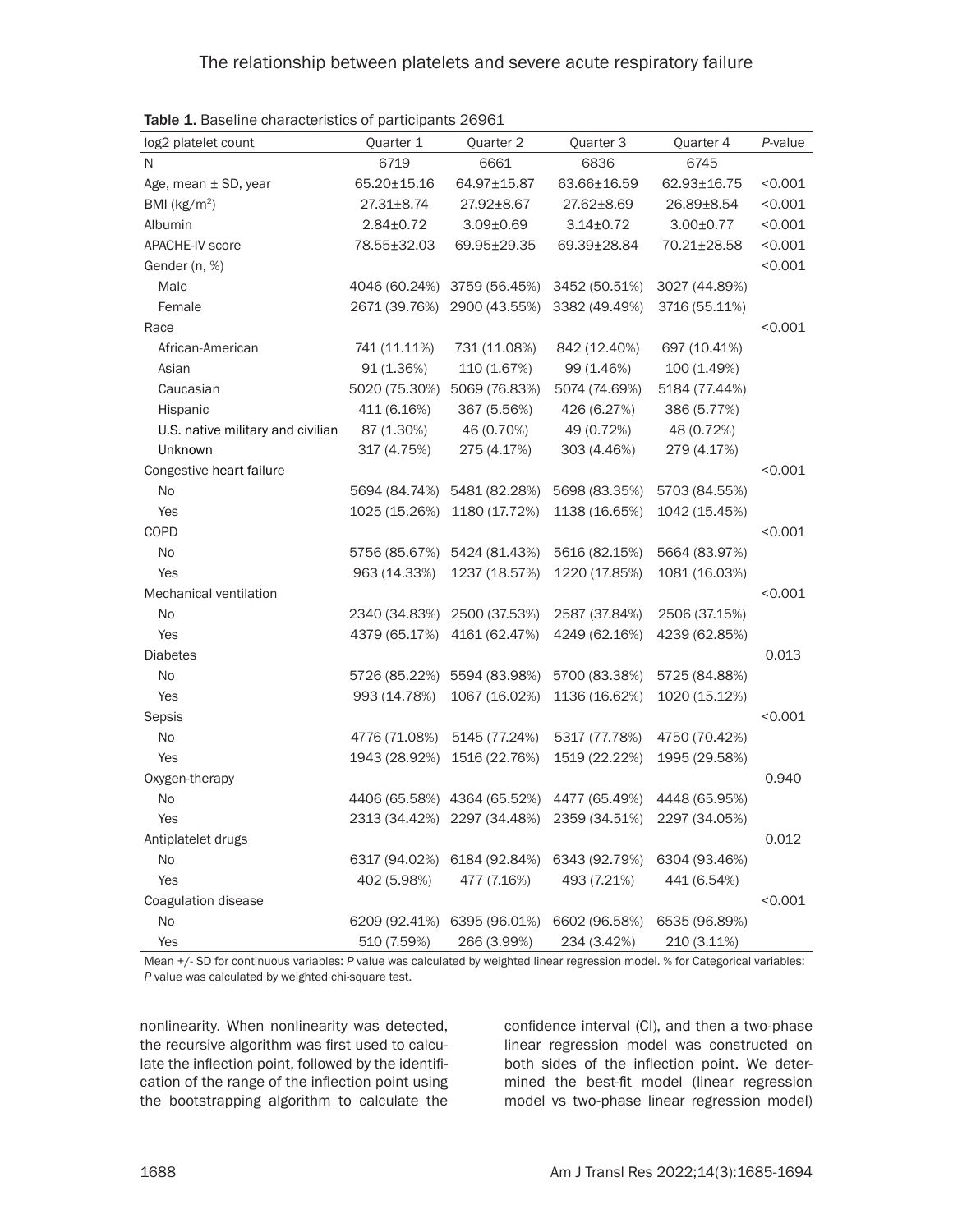| <b>ROUGE.</b> INCOUNCE OF UNITRAINANCE ON A HIGHLIGHT CHICLE OF LIGHT |                                            |                                                                                       |                                              |  |
|-----------------------------------------------------------------------|--------------------------------------------|---------------------------------------------------------------------------------------|----------------------------------------------|--|
| Exposure                                                              | Non-adjusted model<br>Effect size (95% CI) | Minimally-adjusted model<br>Effect size (95% CI)                                      | Fully-adjusted model<br>Effect size (95% CI) |  |
| In-hospital mortality                                                 |                                            |                                                                                       |                                              |  |
| Log2 Platelets                                                        |                                            | $0.73$ (0.70, 0.75) < 0.00001 0.72 (0.70, 0.75) < 0.00001 0.87 (0.84, 0.91) < 0.00001 |                                              |  |
| Log2 Platelets group                                                  |                                            |                                                                                       |                                              |  |
| Q1                                                                    | 1.0                                        | 1.0                                                                                   | 1.0                                          |  |
| Q <sub>2</sub>                                                        | $0.64$ (0.59, 0.69) < $0.0001$             | 0.63(0.58, 0.69) < 0.0001                                                             | 0.88 (0.79, 0.98) 0.0181                     |  |
| Q3                                                                    | 0.58(0.53, 0.63) < 0.0001                  | 0.59(0.54, 0.64) < 0.0001                                                             | 0.83 (0.74, 0.92) 0.0002                     |  |
| Q4                                                                    | $0.64$ (0.59, 0.70) < 0.0001               | $0.67$ (0.61, 0.72) <0.0001                                                           | 0.85 (0.76, 0.94) 0.0009                     |  |
| P for trends                                                          | < 0.0001                                   | < 0.0001                                                                              | 0.0007                                       |  |
| <b>ICU</b> mortality                                                  |                                            |                                                                                       |                                              |  |
| Log2 Platelets                                                        |                                            | $0.71$ (0.69, 0.74) <0.00001  0.71 (0.68, 0.74) <0.00001  0.87 (0.83, 0.92) <0.00001  |                                              |  |
| Log2 Platelets group                                                  |                                            |                                                                                       |                                              |  |
| Q1                                                                    | 1.0                                        | 1.0                                                                                   | 1.0                                          |  |
| Q <sub>2</sub>                                                        | $0.66(0.60, 0.72)$ < 0.0001                | $0.66(0.60, 0.72)$ < 0.0001                                                           | 0.90 (0.80, 1.02) 0.0973                     |  |
| Q3                                                                    | $0.57$ (0.52, 0.63) < $0.0001$             | 0.58(0.52, 0.64) < 0.0001                                                             | 0.85 (0.75, 0.95) 0.0013                     |  |
| Q4                                                                    | $0.62$ (0.56, 0.68) < 0.0001               | $0.64$ (0.58, 0.70) < $0.0001$                                                        | 0.83 (0.74, 0.94) 0.0031                     |  |
| P for trends                                                          | < 0.0001                                   | < 0.0001                                                                              | 0.0018                                       |  |

| Table 2. Results of univariate and multivariate analysis |  |  |  |  |
|----------------------------------------------------------|--|--|--|--|
|----------------------------------------------------------|--|--|--|--|

Non-adjusted model: we do not adjust for any covariates. Minimally-adjusted model: only sex, age, and race are adjusted. Fullyadjusted model: all covariates presented in Table 1 are adjusted.

based on the *p* values of the log likelihood ratio test. Step 3: To ensure the robustness of data analysis, we converted the log2 platelet count into a categorical variable based on quartiles for sensitivity analysis to verify the results of log2 platelet count as a continuous variable.

The analyses were performed with the statistical software packages R (http://www.R-project.org, The R Foundation) and EmpowerStats (http://www. empowerstats.com, X&Y Solutions, Inc, Boston, MA). *P* values less than 0.05 (two-sided) were considered statistically significant.

# **Results**

# *Baseline characteristics of participants*

The distribution of baseline characteristics is shown in Table 1. The mean age of patients was (64.23±16.14) years old, and 53.00% were male. All-cause in-hospital and ICU mortality rates were 21.48% and 14.24%, respectively. All participants were divided into four groups according to the quarters of the year: Quarter 1 (January to March, Q1), Quarter 2 (April to June, Q2), Quarter 1 (July to September, Q3), Quarter 1 (October to December, Q4). Compared with patients in Q2-Q4, patients in

Q1 were older, with more males, a higher Acute Physiology and Chronic Health Evaluation (APACHE) IV score, a higher proportion of mechanical ventilation, and a lower proportion of congestive heart failure, COPD, diabetes and use of anticoagulant drugs.

#### *Blood platelet count and all-cause in-hospital and ICU mortality*

The effect sizes and 95% CIs are listed in Table 2. Model 1, an unadjusted model, showed a negative correlation of all-cause in-hospital mortality (RR: 0.73, 95% CI: 0.70-0.75) and allcause ICU mortality (RR: 0.71, 95% CI: 0.69- 0.74) with log2 platelet count. These results were verified by sensitivity analysis. After adjusting for socio-demographic variables (age, sex, race/ethnicity), similar results were detected in model 2, i.e., log2 platelet count was negatively associated with all-cause inhospital mortality (RR: 0.72, 95% CI: 0.70-0.75) and all-cause ICU mortality (RR: 0.71, 95% CI: 0.68-0.74). In model 3 (fully-adjusted model), log2 platelet count was still shown to be negatively correlated with all-cause in-hospital mortality (RR: 0.87, 95% CI: 0.84-0.91) and allcause ICU mortality (RR: 0.87, 95% CI: 0.83- 0.92) when all covariates presented in Table 1 were adjusted.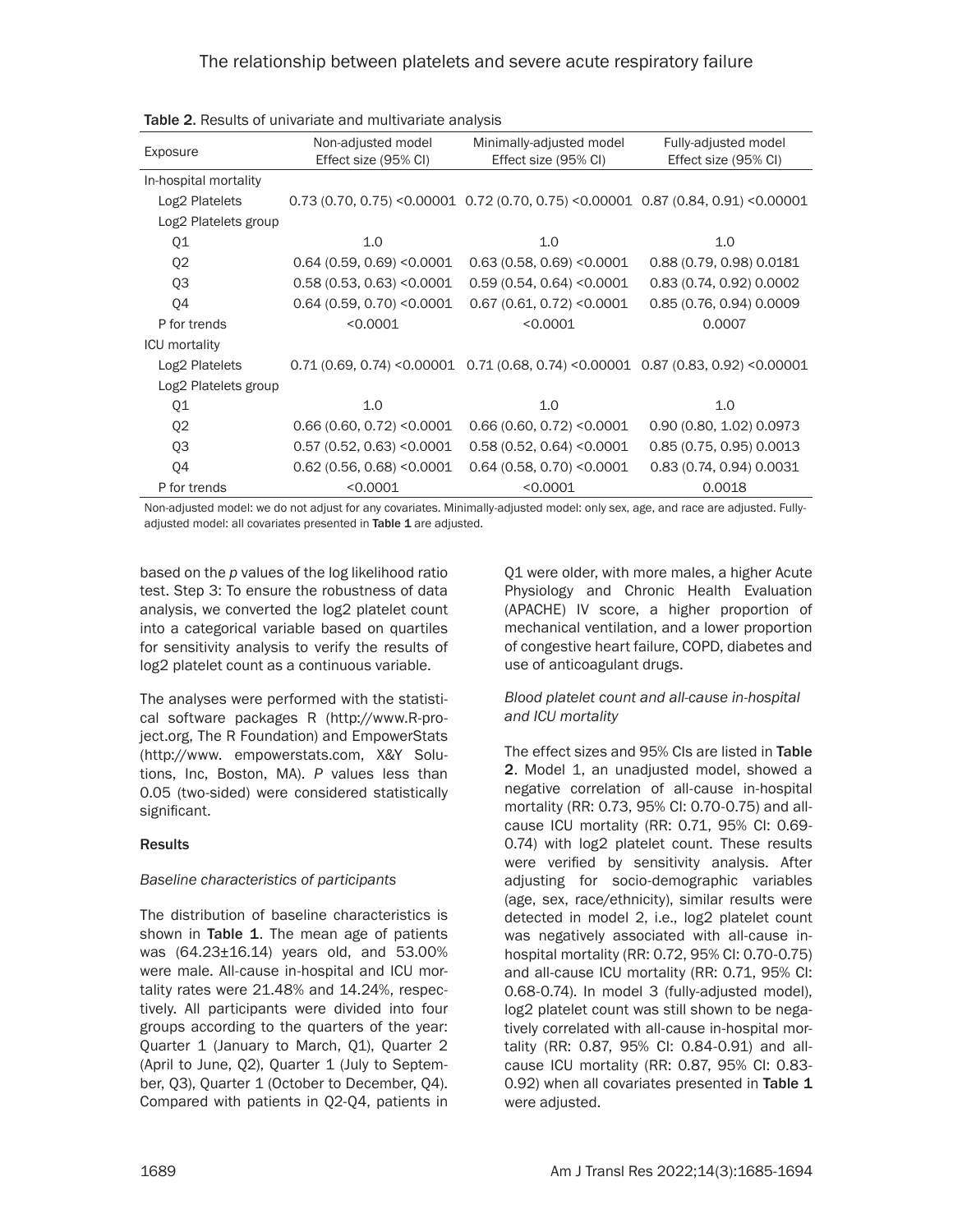

Figure 2. The correlation between log2 basal platelet count and all-cause in-hospital mortality in patients with ARF. The log2 basal platelet count had a non-linear relationship with the all-cause in-hospital mortality, and when the log2 platelet count was below the inflection point, it was negatively associated with the all-cause in-hospital mortality, with the inflection point between 6-8. On the right side of the inflection point, we failed to observe a correlation between log2 platelet count and all-cause in-hospital mortality.

The results on nonlinearity of log2 platelet count and all-cause in-hospital and ICU mortality are shown in Figures 2, 3 and Table 3, respectively. The inflection points of log2 platelet count (6.83 and 6.86) were obtained by recursive algorithm, and their CIs were 6.29- 7.18 and 6.48-7.2 respectively. To facilitate clinical application, an inverse log2 logarithmic conversion was performed. The inflection points were found to be 114×10<sup>9</sup>/L and 116×109 /L, with the CIs of 78×109 /L-145×  $10^9$ /L and  $89 \times 10^9$ /L-147 $\times 10^9$ /L respectively.

The two-phase Logistic regression model showed that to the left of the inflection point, each 1-unit increase in log2 platelet count was associated with a 25% reduction in the risk of in-hospital mortality (RR: 0.75, 95% CI: 0.68-0.83) and a 30% reduction in the risk of ICU mortality (RR: 0.70, 95% CI: 0.63-0.77). Conversely, on the right side of the inflection point, the log2 platelet count increase did not further reduce in-hospital mortality anymore (RR: 0.96, 95% CI: 0.88-1.03), prompting a saturation effect.

#### **Discussion**

This retrospective cohort study investigated the relationship between platelet count and allcause in-patient and ICU mortality in patients with ARF. The results showed that after adjusting for age, sociodemographic factors, comorbidities, and interventions, the platelet count was found to be negatively correlated with the all-cause in-hospital and ICU mortality in severe ARF patients whose platelet count was below a certain range. However, the nonlinearity test demonstrated that the association between platelet count and mortality presented a saturation effect, that is, within a certain range, an increase in platelet count can reduce the risk of death, but when the platelet count was greater than 114×10<sup>9</sup>/L and 116×10<sup>9</sup>/L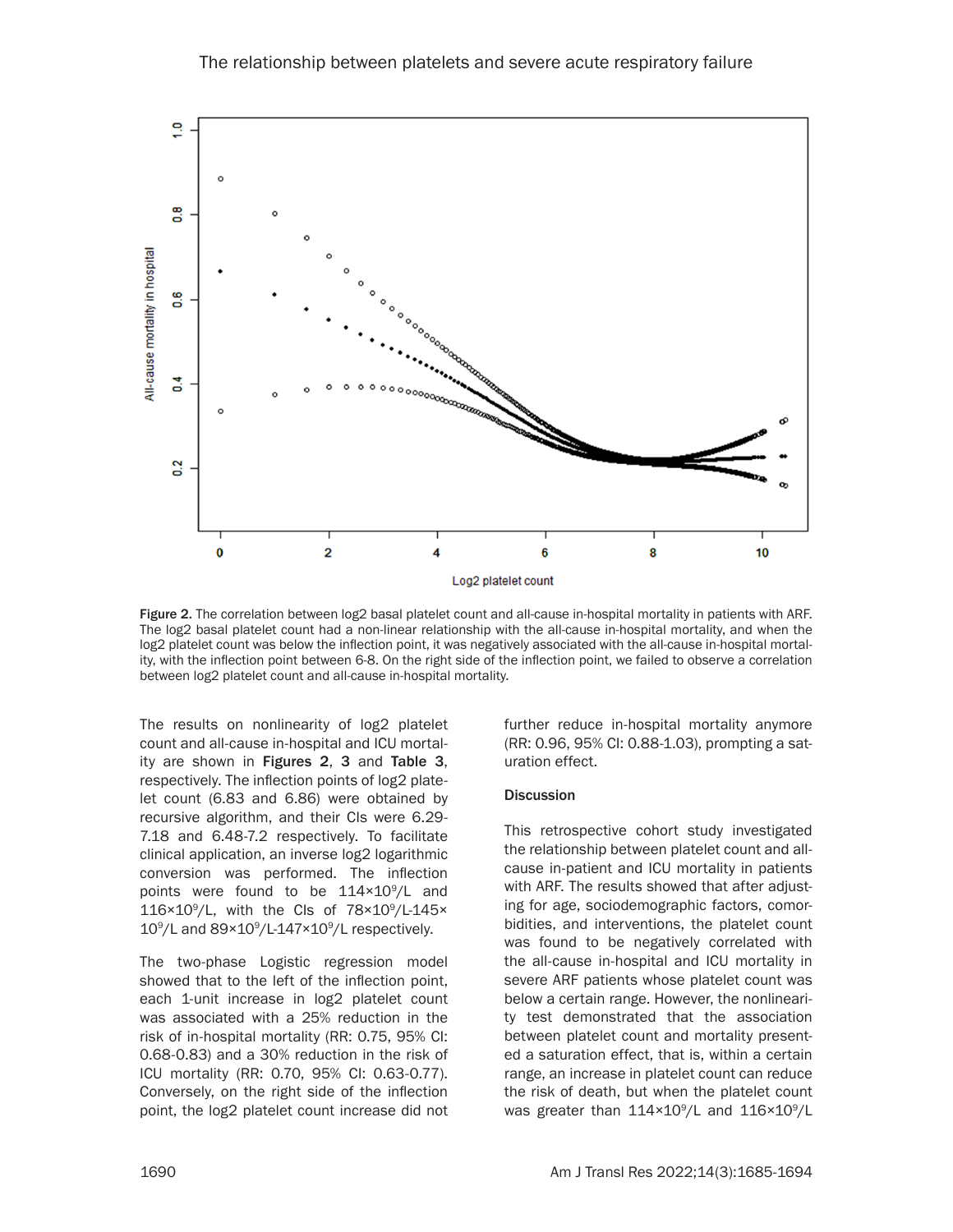

Figure 3. The correlation between log2 platelet count and all-cause ICU mortality in patients with ARF. The relationship between log2 basal platelet count and all-cause ICU mortality was nonlinear. The log2 platelet count was negatively associated with the all-cause ICU mortality when log2 platelet count was less than the inflection point, and the inflection point was visually to be between 6-8. On the right side of the inflection point, we failed to observe a correlation between log2 platelet count and all-cause ICU mortality.

|                                                | <b>ICU</b> mortality         | In-hospital mortality         |
|------------------------------------------------|------------------------------|-------------------------------|
|                                                | Effect size (95% CI) P value | Effect size (95% CI) P value  |
| Fitting model using                            |                              |                               |
| I model                                        | $0.87$ (0.82, 0.91) <0.00001 | $0.86(0.82, 0.89)$ < 0.00001  |
| Fitting model using two-piecewise linear model |                              |                               |
| Inflection point (log2 platelet count)*        | $6.83(6.29-7.18)$            | $6.86(6.48-7.2)$              |
| < Inflection point                             | 0.75(0.68, 0.83) < 0.0001    | $0.70(0.63, 0.77)$ < $0.0001$ |
| > Inflection point                             | 0.96 (0.88, 1.03) 0.2608     | 0.97 (0.91, 1.04) 0.5190      |
| P for log likely ratio test                    | < 0.001                      | < 0.001                       |
| Inflection point (platelet count)#,*           | 114 (78-145)                 | 116 (89-147)                  |

| Table 3. Nonlinearity explanation on log2 platelet count and all-cause in-hospital and ICU mortality |  |
|------------------------------------------------------------------------------------------------------|--|
| using the two-phase linear model                                                                     |  |

The adjustment strategy is the same as the fully-adjusted model. "the inflection point of the platelet count is obtained by log2 inverse logarithmic conversion. \*the true value of platelets needs ×10<sup>9</sup>/L.

respectively, the negative relationship of inhospital and ICU mortality with platelet count would disappear.

Clinical studies have shown that patients with ARF are often accompanied by thrombocytope-

nia, which is associated with an increased risk of adverse events and death. Matthew et al. found a strong relationship between hematologic failure (manifested as thrombocytopenia) and mortality in ARF patients treated with mechanical ventilation [26]. The PROTECT trial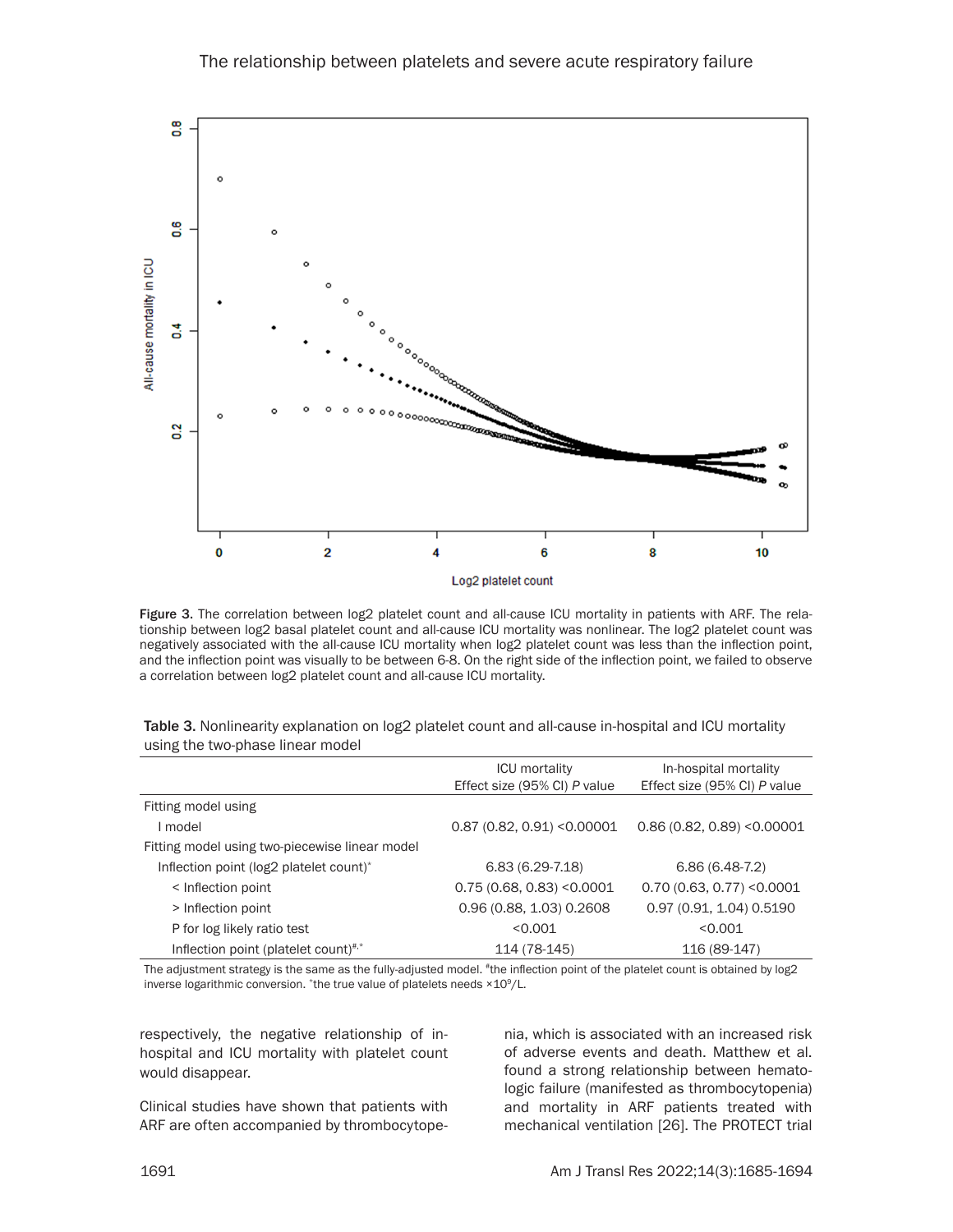enrolling 3721 patients showed that compared with patients without thrombocytopenia, those with moderate and severe thrombocytopenia were more likely to experience subsequent bleeding and received transfusions and, more importantly, were more susceptible to death during ICU or hospital stay [27]. Juan et al. reported in a prospective observational study that ARF patients with H1N1 influenza complicated with thrombocytopenia had a lower inhospital survival rate [28]. Our results were consistent with those of the above studies. However, these studies have explored a linear rather than a nonlinear correlation between platelet count and mortality, which, we believe, is inconsistent with the real situation in the human body. Instead, we used a nonlinear model to analyze the relationship between platelet count and all-cause mortality in ARF patients, and the results demonstrated that platelet count was negatively correlated with in-hospital and ICU mortality only when the platelet count was less than 114×10<sup>9</sup>/L and 116×109 /L respectively. Once the patient's platelet count exceeded these ranges, the negative correlation disappeared. From the correlation analysis figures, we detected that the safe range of platelet count was 78×10<sup>9</sup>/L-145×10<sup>9</sup>/L for hospital stay and 89×10°/L-147×10°/L for ICU stay.

The mechanisms of thrombocytopenia in patients with ARF are associated with the following aspects: (1) suppression of stem cell/ progenitor cell function in the hematopoietic system [29-32]; (2) decreased thrombopoietin production; (3) increased platelet clearance and platelet consumption; (4) bone marrow microenvironment dysfunction and; (5) lung damage [15, 33, 34].

Our research has certain advantages. First, the sample size of this research is relatively large. Second, the subjects of the study were from multicenter ICUs, making the findings applicable to general ICU patients with ARF. Third, to ensure the robustness of data analysis, we performed sensitivity analysis by converting log2 platelet count into categorical variables using quartiles. Finally, a two-phase linear regression model was used to observe the saturation effect between log2 platelet count and all-cause in-hospital and ICU mortality. These advantages make our conclusions more valuable and meaningful in critical situations.

However, this study also has some shortcomings. First, there are some certain regional or national biases as the study population was mainly from the United States. Second, as in other clinical studies, some unmeasured confounders were not adjusted in our data, which inevitably affected the analysis results. Third, this research is a secondary mining of a public database, in which the adjustment strategy of covariates is limited by the database.

# **Conclusions**

Our results demonstrated that platelet count was negatively associated with all-cause inhospital and ICU mortality in critically ill patients with ARF when the platelet count was less than 114×10<sup>9</sup>/L and 116×10<sup>9</sup>/L respectively. For AFR patients, the safe ranges of platelet count for hospital stay and ICU stay were 78×10<sup>9</sup>/L-145×10<sup>9</sup>/L and 89×10<sup>9</sup>/L-147×109 /L, respectively.

# Acknowledgements

This study was supported by the grants from National Natural Science Foundation of China [82160377].

# Disclosure of conflict of interest

None.

# **Abbreviations**

ARF, acute respiratory failure; APACHE, Acute Physiology and Chronic Health Evaluation; eICU-CRD, eICU of Collaborative Research Database; BMI, body mass index; COPD, chronic obstructive pulmonary disease.

Address correspondence to: Feng Shen, Department of Intensive Care Unit, The Affiliated Hospital of Guizhou Medical University, 16 Beijing Road, Guiyang 550004, Guizhou, China. Tel: +86-135- 1199-9117; E-mail: [gyyxydrshen@hotmail.com](mailto:gyyxydrshen@hotmail.com)

# **References**

[1] Cunin P, Bouslama R, Machlus KR, Martínez-Bonet M, Lee PY, Wactor A, Nelson-Maney N, Morris A, Guo L, Weyrich A, Sola-Visner M, Boilard E, Italiano JE and Nigrovic PA. Megakaryocyte emperipolesis mediates membrane transfer from intracytoplasmic neutrophils to platelets. Elife 2019; 8: e44031.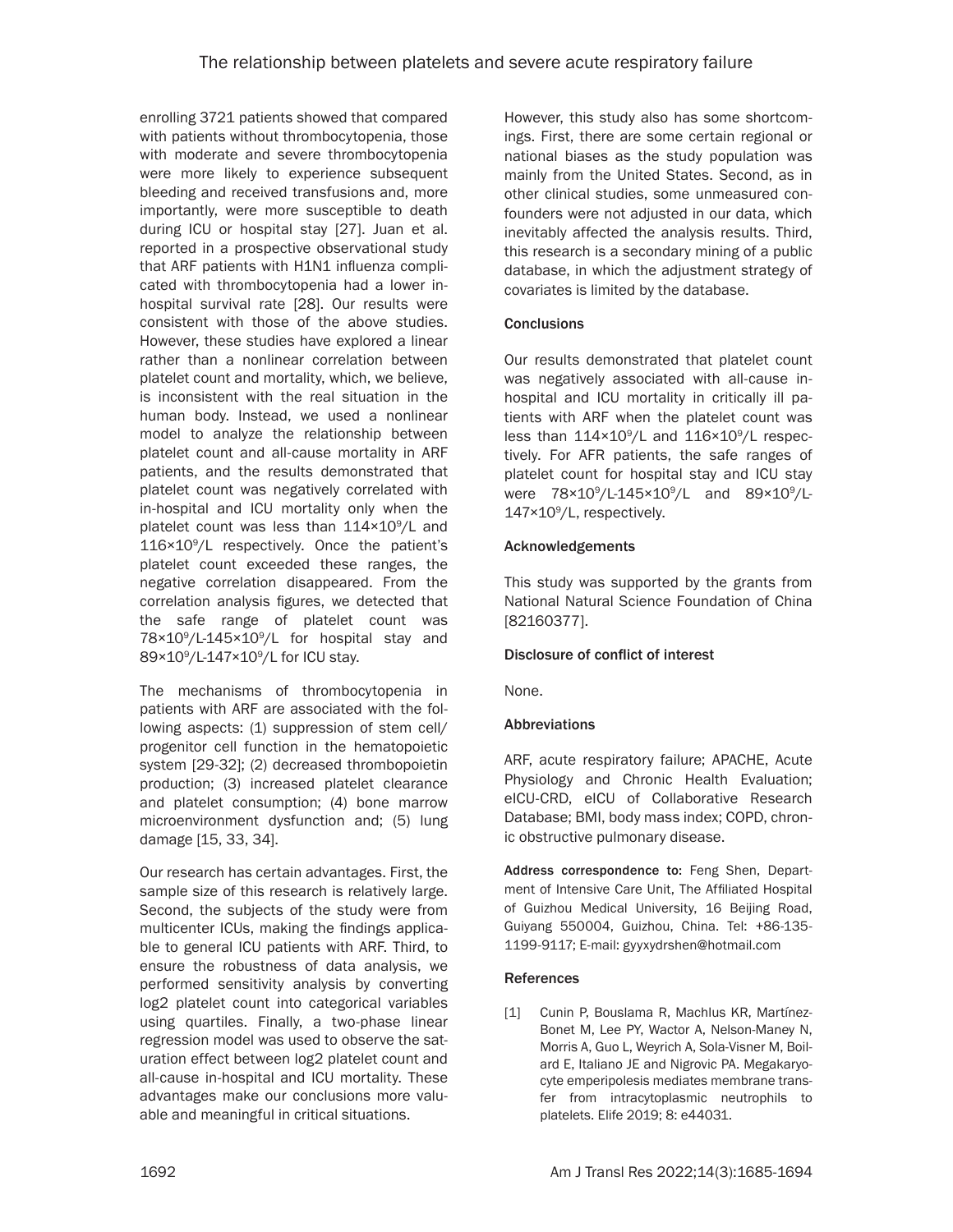- [2] Clemons Bankston P and Al-Horani RA. New small molecule drugs for thrombocytopenia: chemical, pharmacological, and therapeutic use considerations. Int J Mol Sci 2019; 20: 3013.
- [3] Thachil J. Platelets in inflammatory disorders: a pathophysiological and clinical perspective. Semin Thromb Hemost 2015; 41: 572-81.
- [4] Wei Y, Tejera P, Wang Z, Zhang R, Chen F, Su L, Lin X, Bajwa EK, Thompson BT and Christiani DC. A missense genetic variant in LRRC16A/ CARMIL1 improves acute respiratory distress syndrome survival by attenuating platelet count decline. Am J Respir Crit Care Med 2017; 195: 1353-1361.
- [5] Chou TC. New mechanisms of antiplatelet activity of nifedipine, an L-type calcium channel blocker. BioMedicine 2014; 4: 24.
- [6] de Stoppelaar SF, van't Veer C, Claushuis TA, Albersen BJ, Roelofs JJ and van der Poll T. Thrombocytopenia impairs host defense in gram-negative pneumonia-derived sepsis in mice. Blood 2014; 124: 3781-3790.
- [7] Vigne J, Bay S, Aid-Launais R, Pariscoat G, Rucher G, Sénémaud J, Truffier A, Anizan N, Even G, Ganneau C, Andreata F, Le Borgne M, Nicoletti A, Le Guludec D, Caligiuri G and Rouzet F. Cleaved CD31 as a target for in vivo molecular imaging of inflammation. Sci Rep 2019; 9: 1-10.
- [8] Chen L, Deng H, Cui H, Fang J, Zuo Z, Deng J, Li Y, Wang X and Zhao L. Inflammatory responses and inflammation-associated diseases in organs. Oncotarget 2018; 9: 7204.
- [9] Zhou D, Li Z, Wu L, Shi G and Zhou J. Thrombocytopenia and platelet course on hospital mortality in neurological intensive care unit: a retrospective observational study from large database. BMC Neurol 2020; 20: 220.
- [10] Sezgi C, Taylan M, Kaya H, Selimoglu Sen H, Abakay O, Demir M, Abakay A and Tanrikulu AC. Alterations in platelet count and mean platelet volume as predictors of patient outcome in the respiratory intensive care unit. Clin Respir J 2015; 9: 403-408.
- [11] Ali N and Auerbach HE. New-onset acute thrombocytopenia in hospitalized patients: pathophysiology and diagnostic approach. J Community Hosp Intern Med Perspect 2017; 7: 157-167.
- [12] Thachil J and Warkentin TE. How do we approach thrombocytopenia in critically ill patients? Br J Haematol 2017; 177: 27-38.
- [13] Bozza FA, Shah AM, Weyrich AS and Zimmerman GA. Amicus or adversary: platelets in lung biology, acute injury, and inflammation. Am J Respir Cell Mol Biol 2009; 40: 123-134.
- [14] Lefrançais E, Ortiz-Muñoz G, Caudrillier A, Mallavia B, Liu F, Sayah DM, Thornton EE, Headley

MB, David T, Coughlin SR, Krummel MF, Leavitt AD, Passegué E and Looney MR. The lung is a site of platelet biogenesis and a reservoir for haematopoietic progenitors. Nature 2017; 544: 105-109.

- [15] Lefrançais E and Looney MR. Platelet biogenesis in the lung circulation. Physiology 2019; 34: 392-401.
- [16] Stolla MC, Catherman SC, Kingsley PD, Rowe RG, Koniski AD, Fegan K, Vit L, McGrath KE, Daley GQ and Palis J. Lin28b regulates agedependent differences in murine platelet function. Blood Adv 2019; 3: 72-82.
- [17] Thachil J and Lisman T. Pulmonary megakaryocytes in coronavirus disease 2019 (COVID-19): roles in thrombi and fibrosis. Semin Thromb Hemost 2020; 46: 831-834.
- [18] Yang M, Ng MH, Li CK, Chan PK, Liu C, Ye JY and Chong BH. Thrombopoietin levels increased in patients with severe acute respiratory syndrome. Thromb Res 2008; 122: 473- 477.
- [19] Wu J, Sheng L, Wang S, Li Q, Zhang M, Xu S and Gan J. Analysis of clinical risk factors associated with the prognosis of severe multipletrauma patients with acute lung injury. J Emerg Med 2012; 43: 407-412.
- [20] Wang T, Liu Z, Wang Z, Duan M, Li G, Wang S, Li W, Zhu Z, Wei Y, Christiani DC, Li A and Zhu X. Thrombocytopenia is associated with acute respiratory distress syndrome mortality: an international study. PLoS One 2014; 9: e94124.
- [21] Saeed M, Villarroel M, Reisner AT, Clifford G, Lehman LW, Moody G, Heldt T, Kyaw TH, Moody B and Mark RG. Multiparameter intelligent monitoring in intensive care II: a public-access intensive care unit database. Crit Care Med 2011; 39: 952-960.
- [22] Johnson AE, Ghassemi MM, Nemati S, Niehaus KE, Clifton DA and Clifford GD. Machine learning and decision support in critical care. Proc IEEE Inst Electr Electron Eng 2016; 104: 444-466.
- [23] Bender W, Hiddleson CA and Buchman TG. Intensive care unit telemedicine: innovations and limitations. Crit Care Clin 2019; 35: 497- 509.
- [24] O'Halloran HM, Kwong K, Veldhoen RA and Maslove DM. Characterizing the patients, hospitals, and data quality of the eICU collaborative research database. Crit Care Med 2020; 48: 1737-1743.
- [25] Pollard TJ, Johnson AE, Raffa JD, Celi LA, Mark RG and Badawi O. The eICU Collaborative Research Database, a freely available multi-center database for critical care research. Sci Data 2018; 5: 180178.
- [26] Dettmer MR, Damuth E, Zarbiv S, Mitchell JA, Bartock JL and Trzeciak S. Prognostic factors